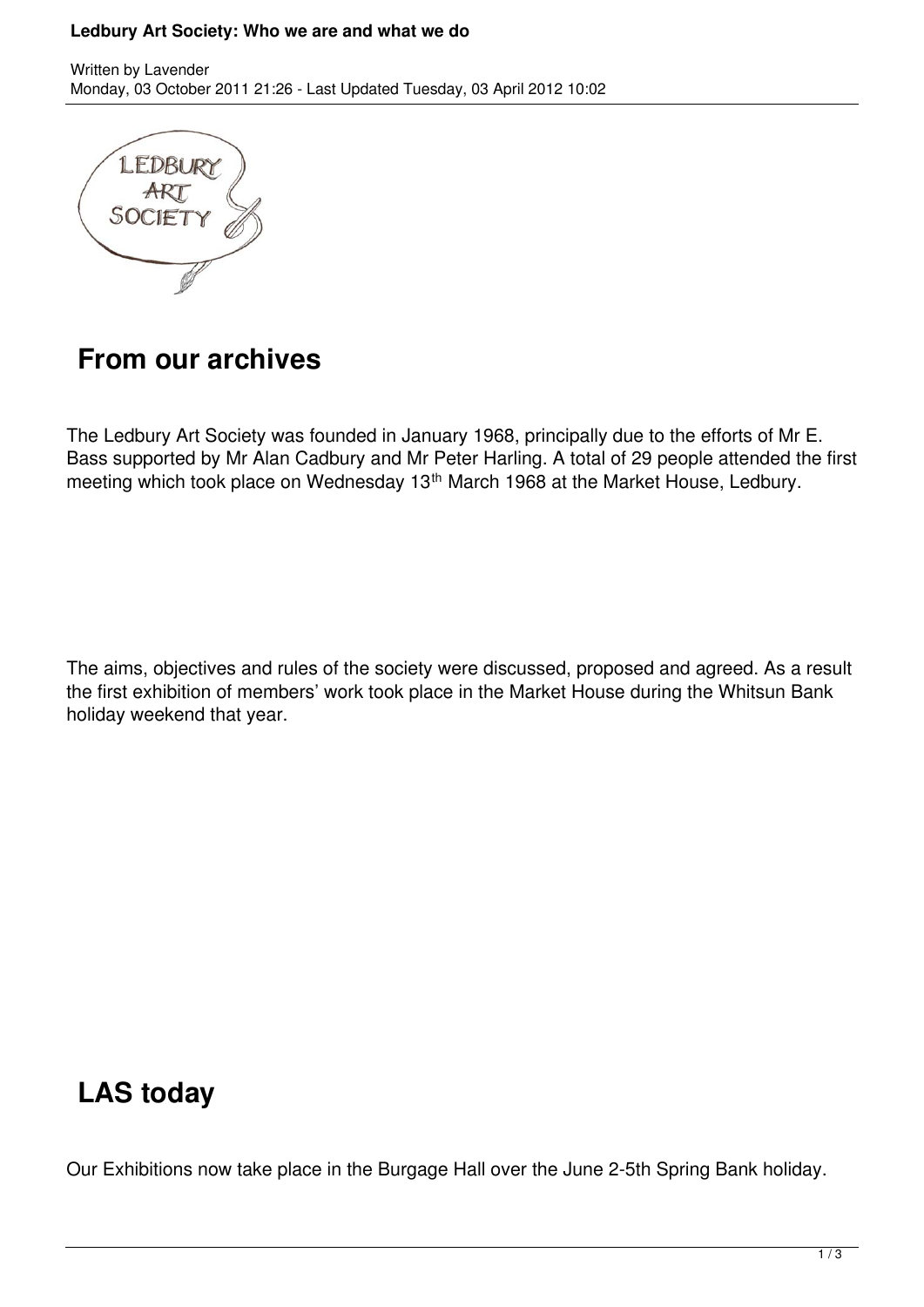### **Ledbury Art Society: Who we are and what we do**

These exhibitions have always been well attended with as many as 1000 visitors viewing the exhibits over the four days.

Although the painting media of watercolour, acrylics, pastels, oils, inks and mixed media dominate our current exhibitions we are keen to encourage those with other artistic styles and interests. Over the years exhibits have included wood carvings, corn dollies, etchings, egg painting, jewellery, embroidery, silk screening and card sales as well as traditional paintings.

The Society not only provides the opportunity to meet and enjoy the fellowship of other local artists but also to encourage members to learn new styles and techniques. During the winter we engage enthusiastic professional artists using a wide variety of media to demonstrate their techniques, offer hints , advice and encourage members to 'have a go'. We meet on the first Tuesday in the month in the Holy Trinity hall, New Street.

**Visitors are welcome at our monthly demonstrations (£5.00 per session)**

. Outdoor painting days at venues around the county are arranged during the summer months.

Throughout the year we have a friendly, informal monthly painting afternoon in which members work on their chosen piece of artwork. We also have some workshop days and visits to national Art galleries and other places of interest.

The society is open to all interested people and further information can be obtained from the chair, Dr Christine Bainton, Chairperson (01531 636036) or from our website: